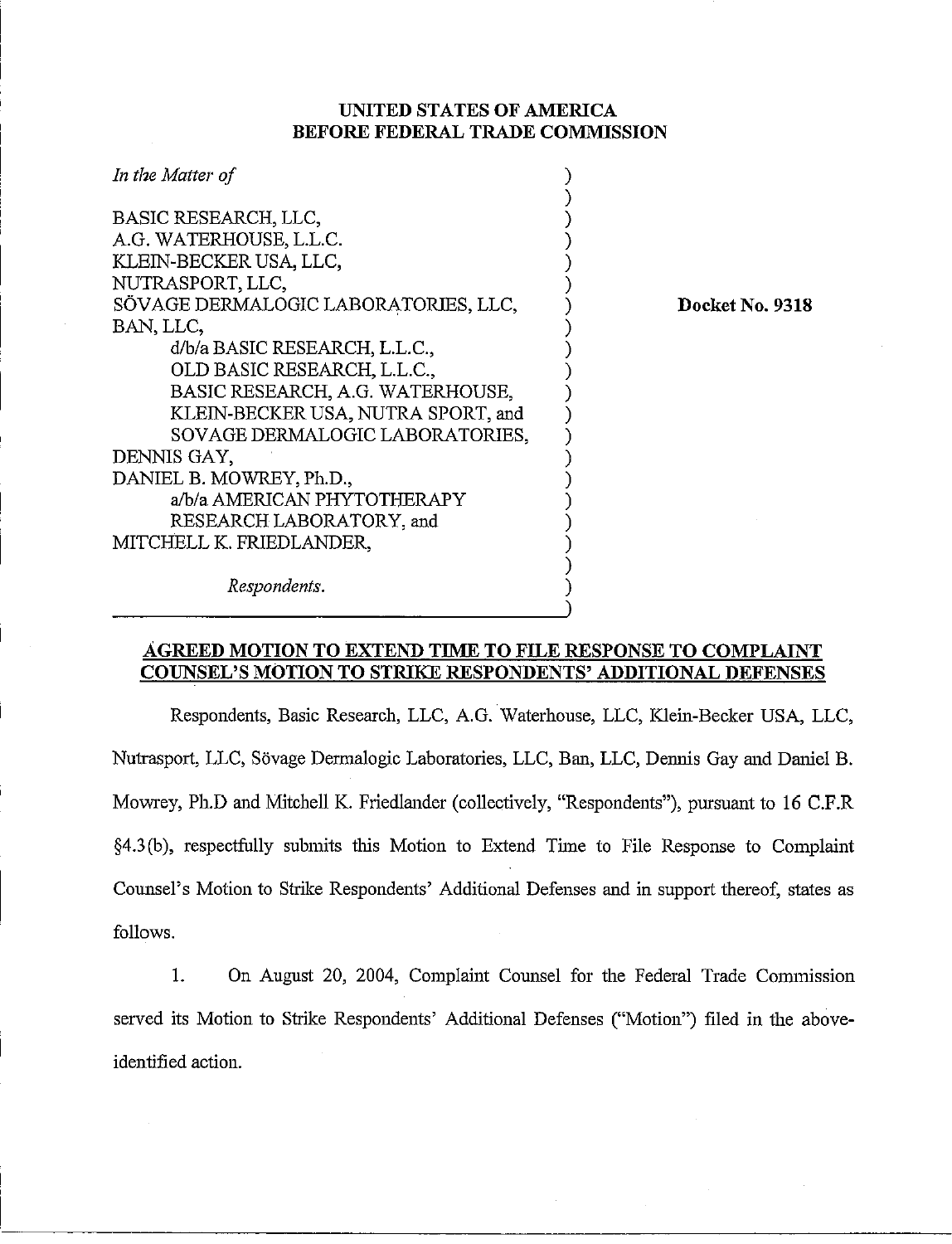2. Respondents believe that the Motion is without merit and intend to serve and file a response addressing Complaint Counsel's contentions ("Response").

3. To be considered timely, the Response must be received in the ofice of the Secretary of the Commission and served on Complaint Counsel on or before September 3, 2004.

4. As of this filing, South Florida is under threat from Hurricane Frances. Hurricane Frances is presently expected to make landfall in South Florida sometime on Friday, September 3rd. As a result of the approaching storm, governmental offices, schools and courthouse are closing. In order to prepare for the storm, it is planned that the office of the undersigned counsel will close September 2, 2004. The earliest undersigned counsel's office will reopen is Tuesday, September 7th, 2004.

4. For good cause shown, the ALJ may, in any proceeding before him, extend any time limit prescribed by the rules.  $16$  C.F.R  $64.3(b)$ .

5. Due to the approaching storm, undersigned counsel will be unable to timely finalize the Response for filing by the above due date. Accordingly, in anticipation of the storm and out of an abundance of caution, undersigned counsel moves this tribunal for an Order granting it an extension of time through Friday, September 10, 2004 within wluch to respond to Complaint Counsel's Motion.

6. Undersigned counsel has contacted Complaint Counsel to discuss the relief sought in the motion, and there is no objection to granting all Respondents an extension of time.

 $\overline{2}$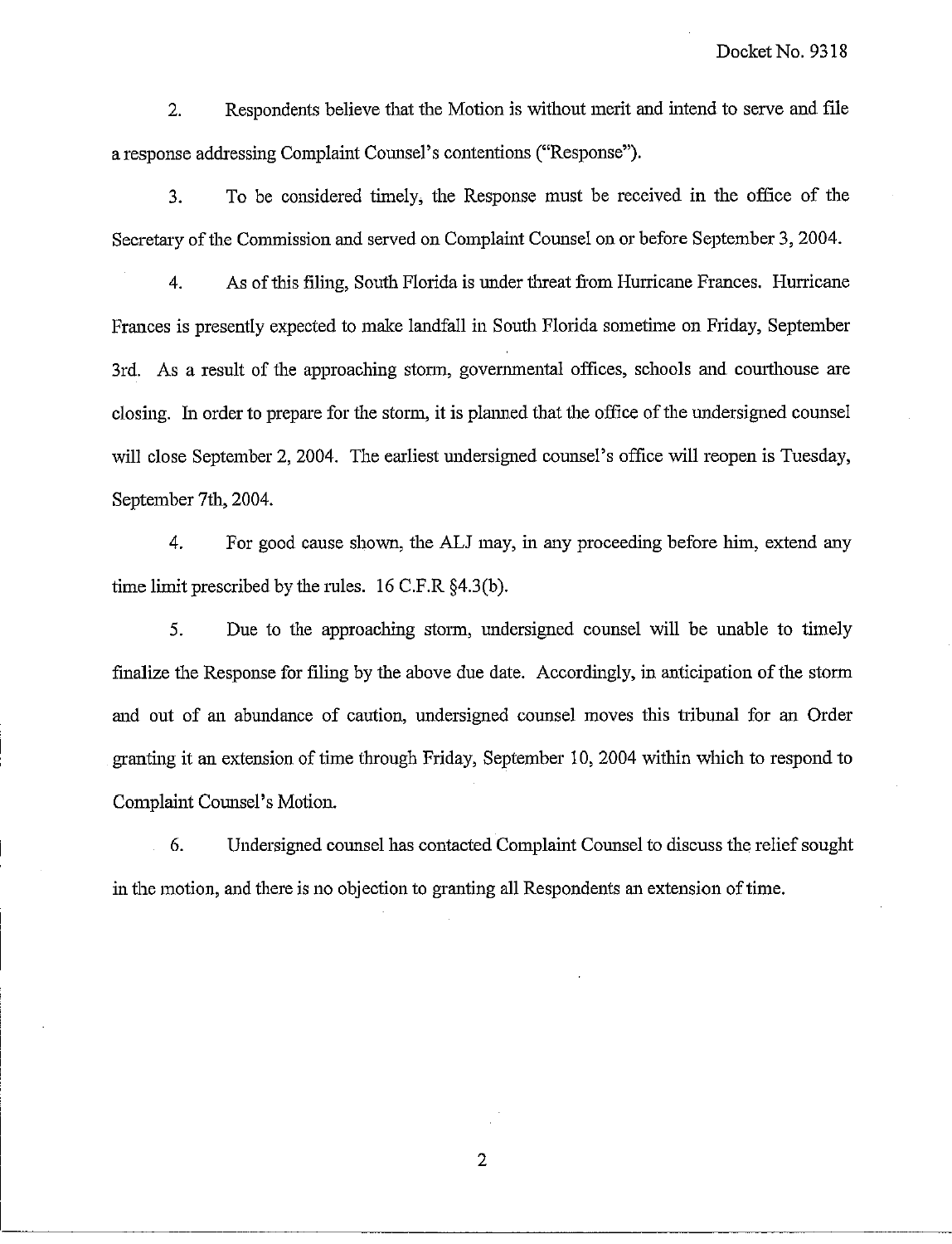$\mathcal{L}$ 

Respectfully submitted,

Jeffrey D. Feldman Gregory L. Hillyer Christopher P. Demetriades FeldmanGale, P.A. Miami Center, 19<sup>th</sup> Floor 201 South Biscayne Blvd. Miami, Florida 33131<br>Tel: (305) 358-500 Tel: (305) 358-5001<br>Fax: (305) 358-3309  $(305)$  358-3309

Attorneys for Respondents Basic Research, LLC, A.G. Waterhouse, LLC, Klein-Becker USA, LLC, Nutrasport, LLC, Sövage Dermalogic Laboratories, LLC and Ban, LLC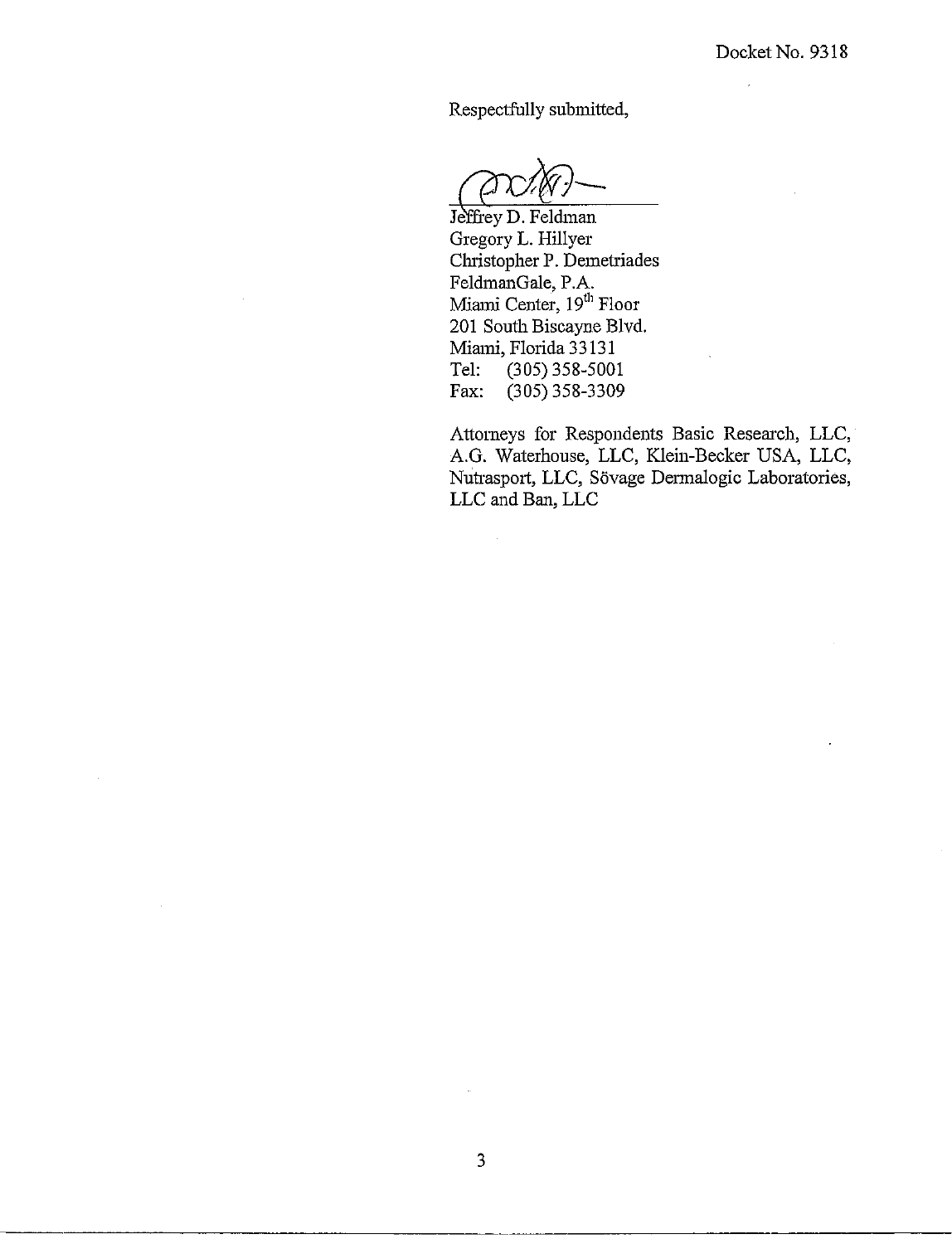## **CERTIFICATE OF SERVICE**

I HEREBY CERTIFY that a true and correct copy of the foregoing was provided to the following parties this 1st day of September, 2004 as follows:

(1) One (1) original and one (1) copy by Federal Express to Donald S. Clark, Secretary, Federal Trade Commission, Room H-159, 600 Pennsylvania Avenue, N.W., Washington, D.C., 20580;

(2) One (1) electronic copy via e-mail attachment in Adobe<sup> $\mathbb{D}$ </sup> ".pdf" format to the Secretary of the FTC at  $S$ ecretary $@$ ftc.gov;

(3) Two (2) copies by Federal Express to Administrative Law Judge Stephen J. McGuire, Federal Trade Commission, Room H-104, 600 Pennsylvania Avenue N.W., Washington, D.C. 20580;

(4) One (1) copy via e-mail attachment in Adobe<sup>®</sup> ".pdf" format to Commission Complaint Counsel, Laureen Kapin, Joshua S. Millard, and Laura Schneider, all care of lkapin $@$ ftc.gov, imillard $@$ ftc.gov; rrichardson $@$ ftc.gov; lschneider $@$ ftc.gov with one (1) paper courtesy copy via U. S. Postal Service to Lameen Kapin, Bureau of Consumer Protection, Federal Trade Commission, Suite NJ-2122, 600 Pennsylvania Avenue, N.W., Washington, D.C., 20580;

(5) One (1) copy via U. S. Postal Service to Elaine Kolish, Associate Director in the Bureau of Consumer Protection, Federal Trade Commission, 600 Pennsylvania Avenue, N.W., Washington, D.C. 20580

(6) One (1) copy via United States Postal Service to Stephen Nagin, Esq., Nagin Gallop & Figueredo, 3225 Aviation Avenue, Suite 301, Miami, Florida 33 131.

(7) One (1) copy via United States Postal Service to Richard Burbidge, Esq., Jefferson W. Gross, Esq. and Andrew J. Dymek, Esq., Burbidge & Mitchell, 215 South State Street, Suite 920, Salt Lake City, Utah 841 11, Counsel for Dennis Gay.

(8) One (1) copy via United States Postal Service to Ronald F. Price, Esq., Peters Scofield Price, A Professional Corporation, 340 Broadway Centre, 111 East Broadway, Salt Lake City, Utah 84111, Counsel for Daniel B. Mowrey.

(9) One (1) copy via United States Postal Service to Mitchell K. Friedlander, 5742 West Harold Gatty Drive, Salt Lake City, Utah 841 11, Pro Se.

 $\overline{4}$